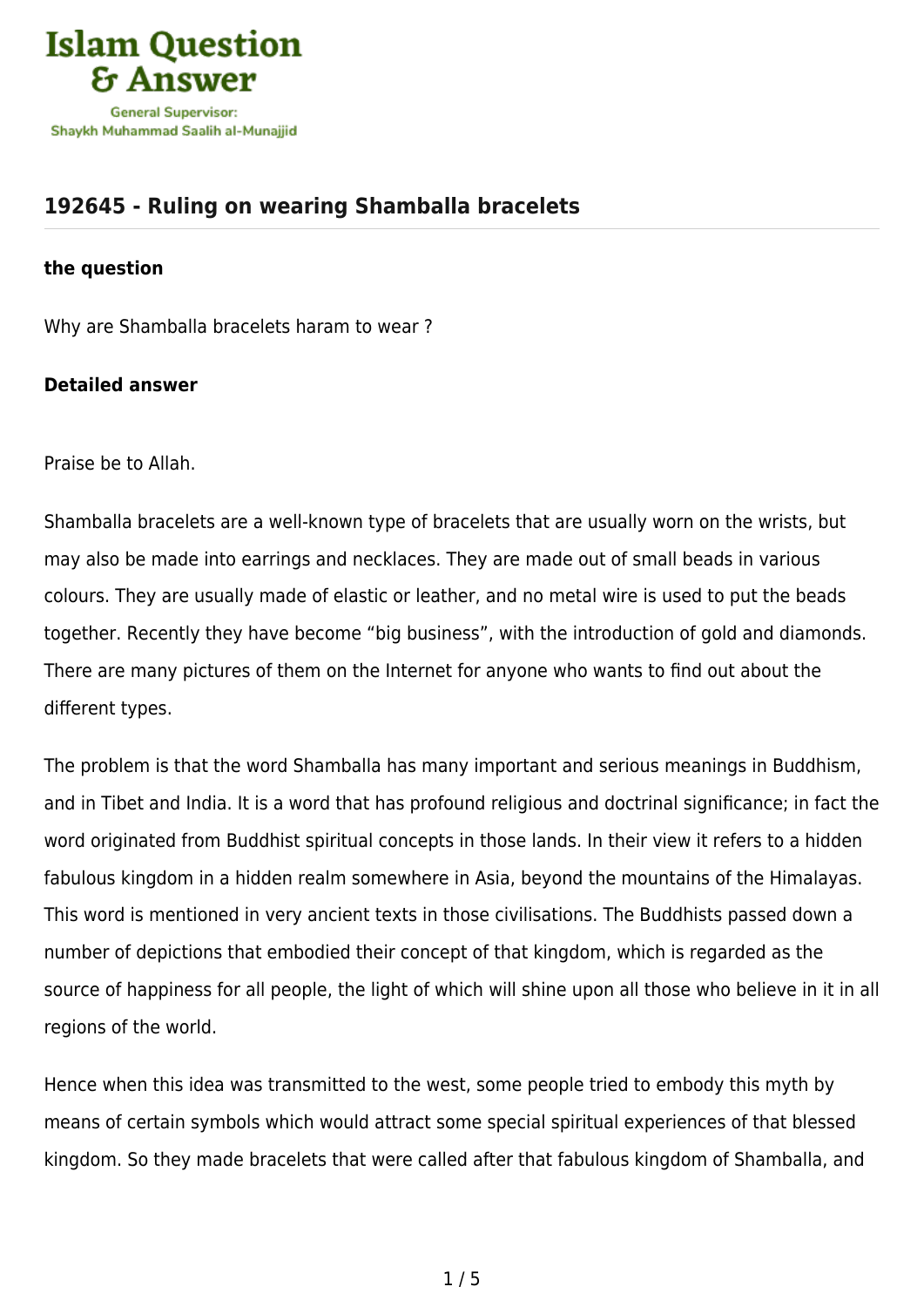

Shavkh Muhammad Saalih al-Munaiiid

these bracelets became a symbol of spiritual happiness, enlightenment and peace that people are looking for. Those who make them and trade in them believe that they have the power to bring about changes in the person who wears them and the people around him. Each of the colours of the beads in those bracelets is connected to a particular spiritual meaning which would take too long to explain and describe. We found this information and more by searching on the Internet.

The Muslim – in contrast to this spiritual backdrop – believes that the hidden realm is the realm of the unseen of which Allah, may He be glorified and exalted, has told us in His holy Book, and our Prophet (blessings and peace of Allah be upon him) has told us about it in his saheeh Sunnah. Anything other than that comes under the heading of notions and ideas made up by human beings which have no sound basis, and are usually based on dreams and visions, or mumbo-jumbo made up by the leaders of idolatrous religions, especially the esoteric traditions. This has been one of the most significant causes of humanity's becoming bogged down in the mire of fables and myths, which distracted them from focusing on the real issues of daily life, and the cause and effect on the basis of which the universe was created. Thus these mythical beliefs became like shackles that prevented the human mind from understanding the reality of what surrounds him, and from understanding the message of his Lord, Who asks him to not be (emotionally) attached to any means or measures, let alone idolatrous myths and notions. Allah, may He be glorified and exalted, says (interpretation of the meaning):

"Have they not travelled through the land, and have they hearts wherewith to understand and ears wherewith to hear? Verily, it is not the eyes that grow blind, but it is the hearts which are in the breasts that grow blind"

[al-Hajj 22:46].

Because the ignorant were drowning in their idolatry and myths, the religion of Tawheed (affirmation of the Oneness of Allah) came to do away with people's attachment to such measures,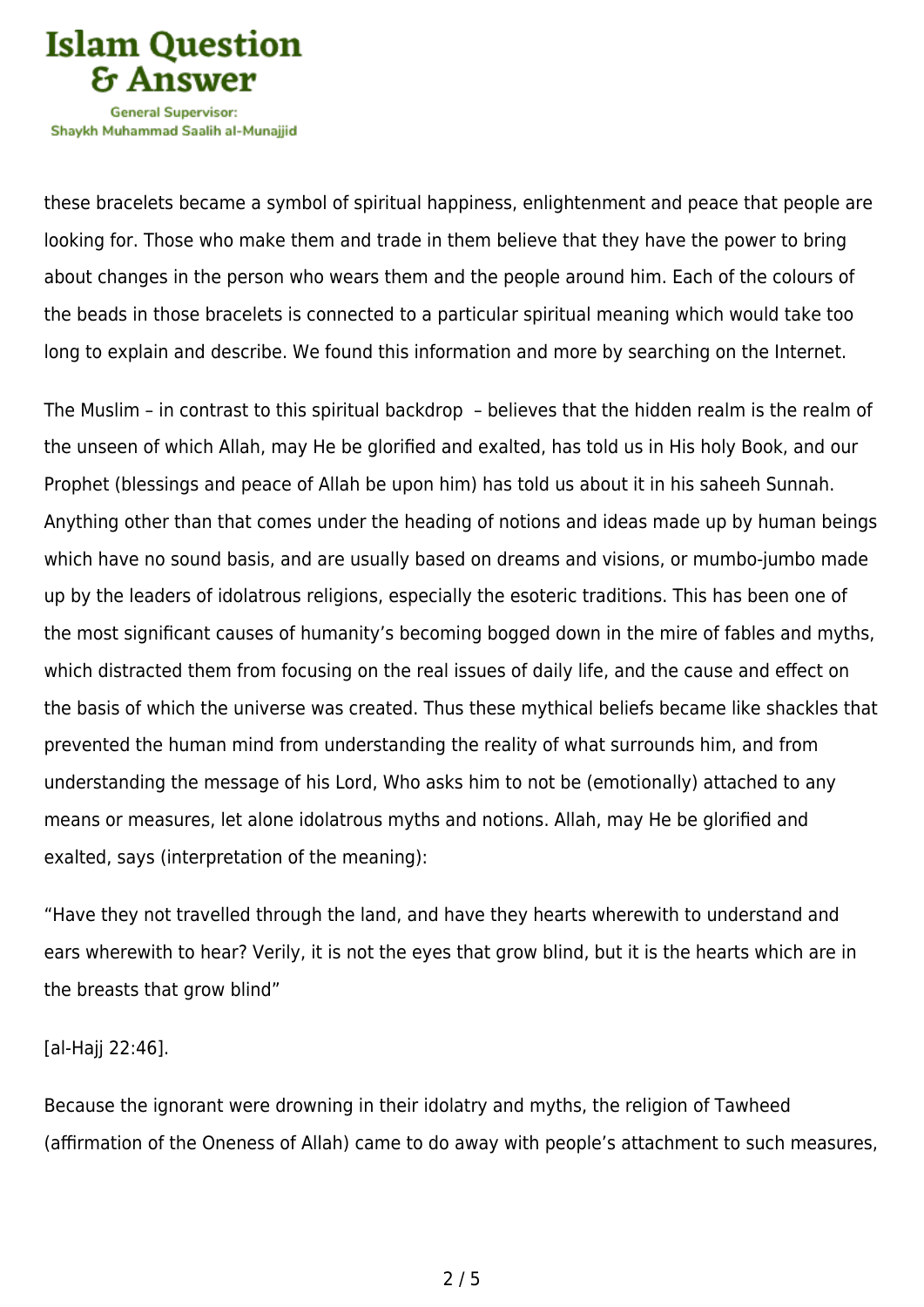

and to teach them to limit their belief, with regard to matters of the unseen, solely to that which is with Allah and what He has decreed for His slaves. Whatever Allah wills happens and whatever He does not will does not happen. The ways of falsehood are contrary to that, in contrast to the path of truth which comes from Allah, as He, may He be glorified, says (interpretation of the meaning):

"That is because Allah He is the Truth (the only True God of all that exists, Who has no partners or rivals with Him), and what they (the polytheists) invoke besides Him, it is Batil (falsehood) And verily, Allah He is the Most High, the Most Great"

[al-Hajj 22:62]

"That is because those who disbelieve follow falsehood, while those who believe follow the truth from their Lord. Thus does Allah set forth their parables for mankind"

[Muhammad 47:3]

"Follow what has been sent down unto you from your Lord (the Quran and Prophet Muhammads Sunnah), and follow not any Awliya (protectors and helpers, etc. who order you to associate partners in worship with Allah), besides Him (Allah). Little do you remember!"

[al-A'raaf 7:3].

To sum up:

If these Shamballa bracelets worn are out of a belief in what they may attract of spiritual happiness or influence on one's life and death – even if one believes that that comes about by Allah's leave – then one has fallen into minor shirk, because taking measures for which there is no scientific or shar'i proof is one of the means that lead to shirk (association of others with Allah), which is haraam. It was proven from 'Uqbah ibn 'Aamir al-Juhani (may Allah be pleased with him) that some people came to the Messenger of Allah (peace and blessings of Allah be upon him) and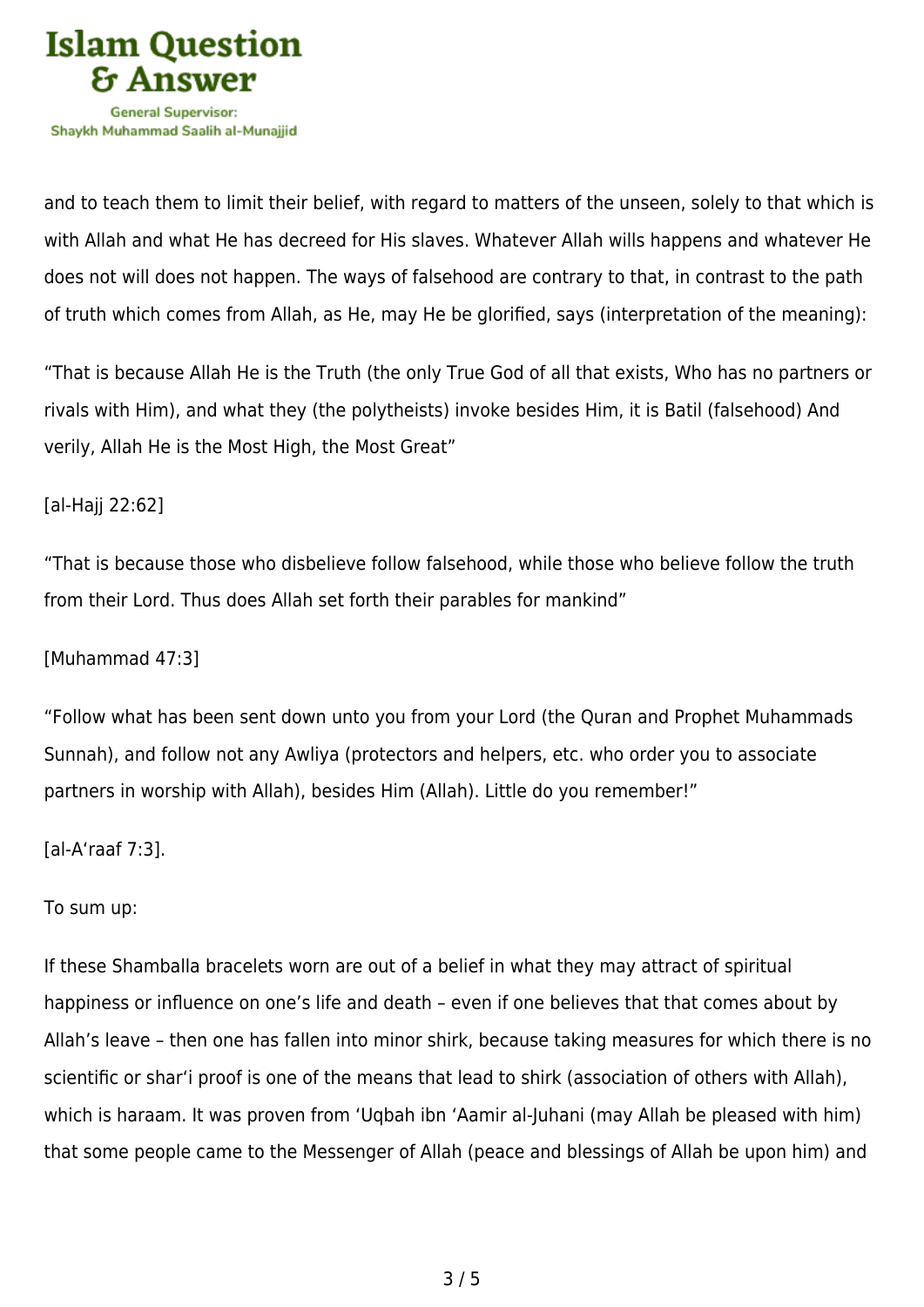

he accepted the oath of allegiance from nine of them and not from one man. They said: O Messenger of Allah, you accepted the allegiance of nine and not from one. He said: "He is wearing an amulet." So he put his hand in (his garment) and broke it, then he accepted his oath of allegiance and said: "Whoever wears an amulet has associated others with Allah (shirk).".

Narrated by Ahmad in al-Musnad (28/638); the commentators in the edition published by Mu'sasat ar-Risaalah said: Its isnaaq is qawiy.

According to another version of the hadeeth of 'Uqbah ibn 'Aamir al-Juhani (may Allah be pleased with him) that is marfoo':"Whoever wears an amulet, may Allah never fulfill his wish and whoever wears a seashell, may Allah never protect him from what he fears."

Narrated by Ahmad in al-Musnad (28/623). Al-Mundhiri said: Its isnaad is jayyid. At-Targheeb wa't-Tarheeb (4.239). The word translated here as seashells refers to white shells that come from the sea, in which there is a groove or split like that in a date stone; they are worn to ward off the evil eye.

"may Allah never protect him from what he fears" i.e., may he never find protection and peace, or may what he fears never be warded off from him.

Ibn Hajar al-Haytami (may Allah have mercy on him) said:

These two things – amulets and seashells – are regarded as major sins, which is what is implied by the warning mentioned in these hadeeths, especially since they describe it as shirk. But I have not seen anyone who stated that in a clear way; rather they stated what may be understood. Yes, it may be interpreted as referring to what they used to do of wearing pearls – which they called amulets – and the like, thinking that it would ward off harm from them. Undoubtedly this belief is ignorance and misguidance, and it is a major sin, because even if it is not shirk, then it leads to it, because no one can bring benefit or cause harm, or prevent harm and ward it off, except Allah,